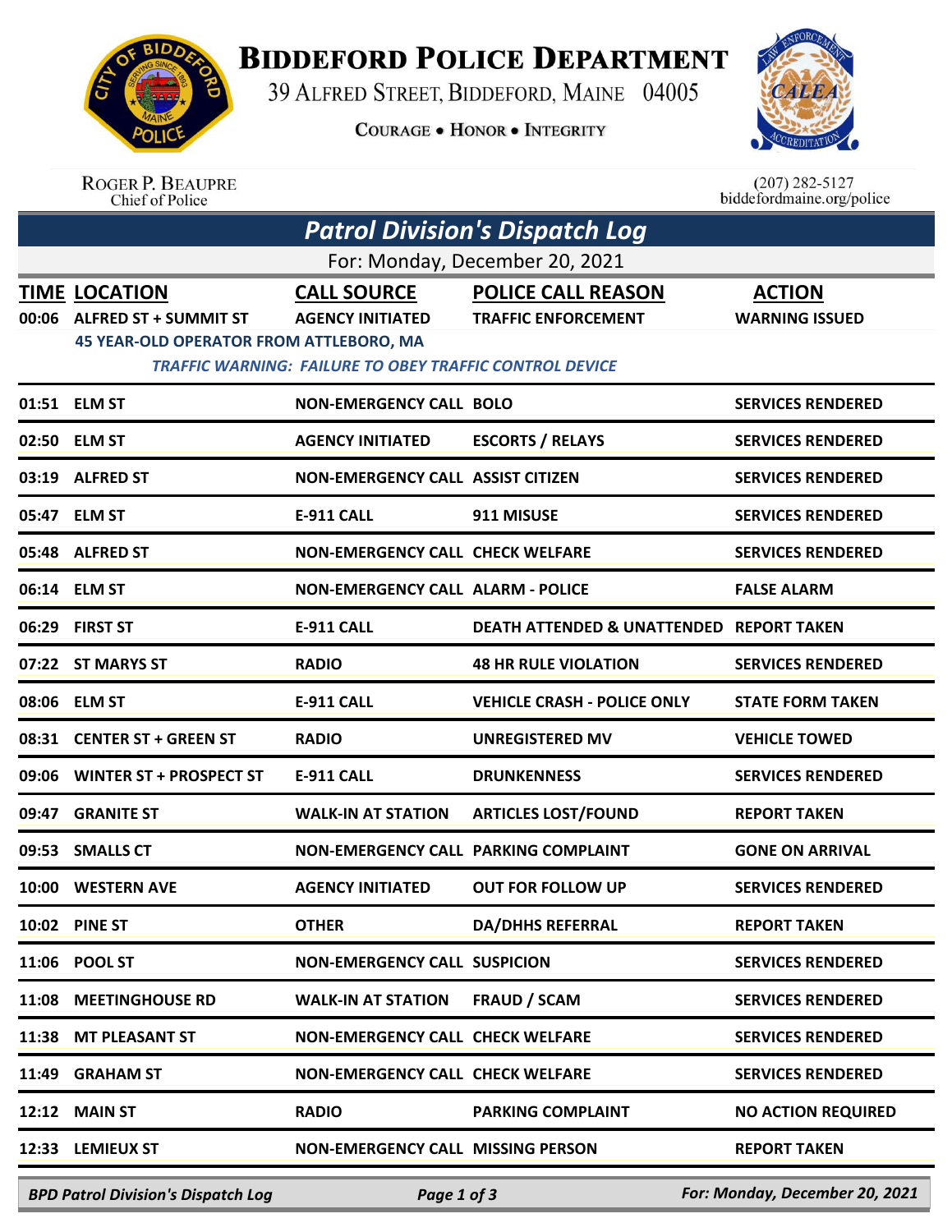|       | <b>TIME LOCATION</b><br>12:37 HILL ST                                  | <b>CALL SOURCE</b><br><b>E-911 CALL</b>                                         | <b>POLICE CALL REASON</b><br>911 MISUSE                            | <b>ACTION</b><br><b>SERVICES RENDERED</b> |
|-------|------------------------------------------------------------------------|---------------------------------------------------------------------------------|--------------------------------------------------------------------|-------------------------------------------|
|       | 12:45 ELM ST                                                           | <b>E-911 CALL</b>                                                               | <b>VEHICLE CRASH - POLICE ONLY</b>                                 | <b>SERVICES RENDERED</b>                  |
|       | 13:06 ALFRED ST                                                        | <b>NON-EMERGENCY CALL ALL OTHER</b>                                             |                                                                    | <b>SERVICES RENDERED</b>                  |
|       | 13:17 ALFRED ST                                                        | <b>NON-EMERGENCY CALL ASSAULT</b>                                               |                                                                    | <b>REPORT TAKEN</b>                       |
|       | 13:33 PRECOURT ST + MOUNTAIN                                           |                                                                                 | NON-EMERGENCY CALL ASSIST: VEHICLE CRASH - FIRE / EMS REPORT TAKEN |                                           |
|       | 13:39 GRAYSON ST                                                       |                                                                                 | NON-EMERGENCY CALL VEHICLE CRASH - POLICE ONLY                     | <b>REPORT TAKEN</b>                       |
|       | 14:02 PINE ST                                                          | <b>NON-EMERGENCY CALL SUSPICION</b>                                             |                                                                    | <b>UNFOUNDED</b>                          |
|       | 14:14 PINE ST                                                          | <b>RADIO</b>                                                                    | <b>OUT FOR FOLLOW UP</b>                                           | <b>DISPATCH HANDLED</b>                   |
|       | <b>14:16 GREEN ST</b>                                                  |                                                                                 | <b>NON-EMERGENCY CALL MENTAL ILLNESS CASES</b>                     | <b>CIVIL COMPLAINT</b>                    |
|       | 14:53 PIKE ST                                                          | NON-EMERGENCY CALL CRIMINAL MISCHIEF                                            |                                                                    | <b>REPORT TAKEN</b>                       |
| 15:42 | <b>BARRA RD</b>                                                        | <b>AGENCY INITIATED</b>                                                         | <b>OUT FOR FOLLOW UP</b>                                           | <b>SERVICES RENDERED</b>                  |
| 15:53 | <b>COMMODORE DR</b>                                                    |                                                                                 | NON-EMERGENCY CALL COMMUNITY ENGAGEMENT                            | <b>SERVICES RENDERED</b>                  |
| 15:58 | <b>AMHERST ST</b>                                                      | <b>E-911 CALL</b>                                                               | 911 MISUSE                                                         | <b>NO VIOLATION</b>                       |
| 16:17 | <b>SOUTH ST</b>                                                        | <b>AGENCY INITIATED</b>                                                         | <b>OUT FOR FOLLOW UP</b>                                           | <b>NEGATIVE CONTACT</b>                   |
|       | 16:18 GRAHAM ST                                                        | <b>E-911 CALL</b>                                                               | <b>BURGLARY</b>                                                    | <b>REPORT TAKEN</b>                       |
| 16:39 | <b>MAIN ST</b>                                                         | <b>NON-EMERGENCY CALL TRAFFIC DETAIL</b>                                        |                                                                    | <b>SERVICES RENDERED</b>                  |
|       | <b>16:41 BRADBURY ST</b>                                               | <b>WALK-IN AT STATION</b>                                                       | <b>PAPERWORK</b>                                                   | <b>SERVICES RENDERED</b>                  |
|       | <b>16:44 MAIN ST</b><br><b>33 YEAR-OLD OPERATOR FROM KENNEBUNK, ME</b> | <b>AGENCY INITIATED</b><br><b>TRAFFIC WARNING: FAILING TO STOP AT STOP SIGN</b> | <b>TRAFFIC ENFORCEMENT</b>                                         | <b>WARNING ISSUED</b>                     |
|       | 16:54 MAIN ST                                                          | <b>AGENCY INITIATED</b>                                                         | <b>TRAFFIC ENFORCEMENT</b>                                         | <b>WARNING ISSUED</b>                     |
|       | <b>16:54 BOULDER WAY</b>                                               | NON-EMERGENCY CALL SHOPLIFTING                                                  |                                                                    | <b>REPORT TAKEN</b>                       |
| 16:59 | <b>MAIN ST</b>                                                         | <b>NON-EMERGENCY CALL CHECK WELFARE</b>                                         |                                                                    | <b>SERVICES RENDERED</b>                  |
|       | 17:05 LINCOLN ST                                                       | <b>AGENCY INITIATED</b>                                                         | <b>TRAFFIC ENFORCEMENT</b>                                         | <b>WARNING ISSUED</b>                     |
| 17:07 | <b>MAIN ST + ELM ST</b>                                                | <b>E-911 CALL</b>                                                               | <b>VEHICLE CRASH - POLICE ONLY</b>                                 | <b>NO VIOLATION</b>                       |
| 17:16 | <b>MAIN ST</b><br><b>46 YEAR-OLD OPERATOR FROM BIDDEFORD, ME</b>       | <b>AGENCY INITIATED</b><br><b>TRAFFIC WARNING: FAILING TO STOP AT STOP SIGN</b> | <b>TRAFFIC ENFORCEMENT</b>                                         | <b>WARNING ISSUED</b>                     |
|       | 17:23 ALFRED ST                                                        | <b>WALK-IN AT STATION</b>                                                       | <b>SUSPICION</b>                                                   | <b>SERVICES RENDERED</b>                  |
| 17:30 | <b>MAIN ST + FRANKLIN ST</b>                                           | <b>AGENCY INITIATED</b>                                                         | <b>TRAFFIC ENFORCEMENT</b>                                         | <b>WARNING ISSUED</b>                     |